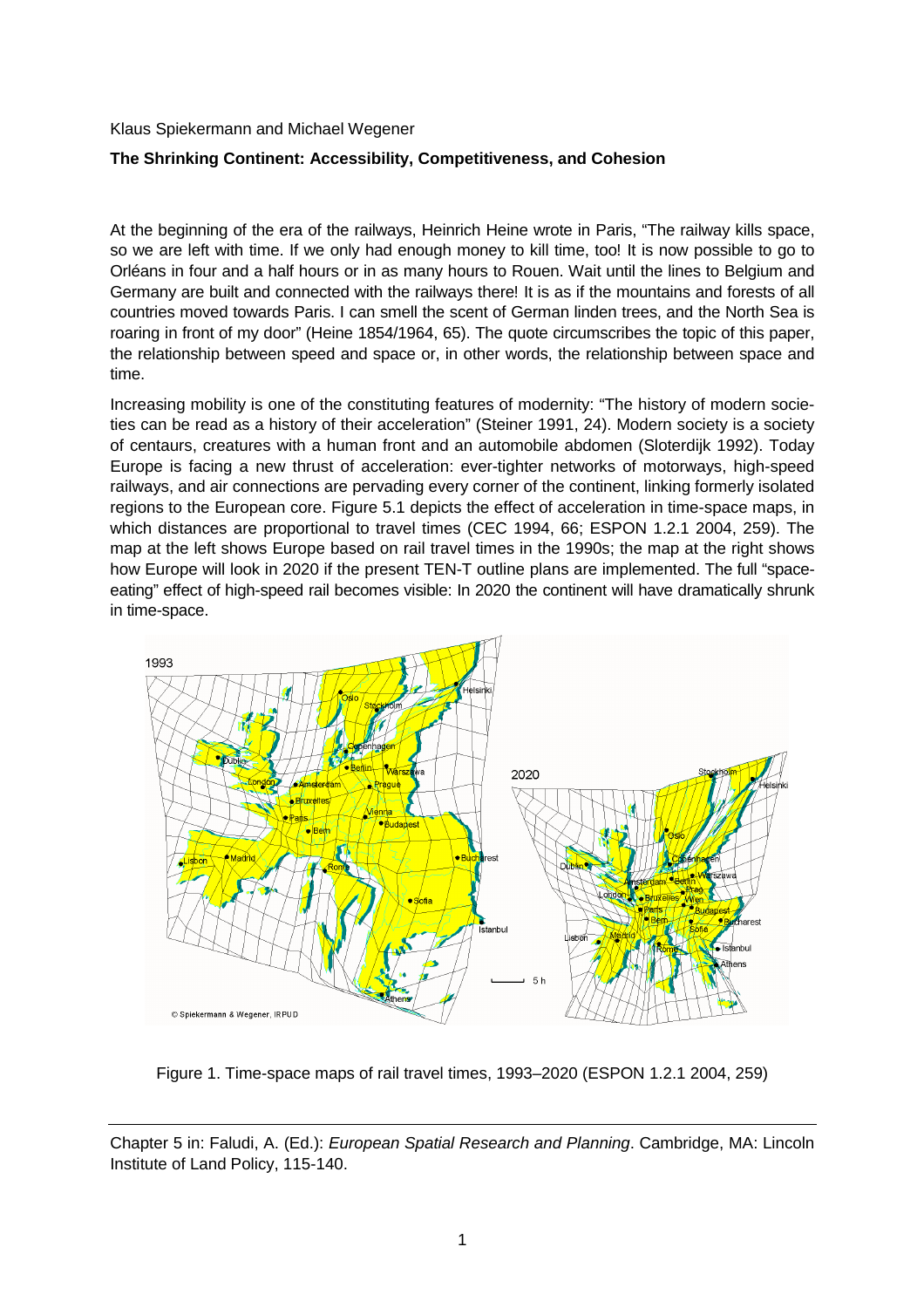The vision of a "network society," in which locations become secondary and flows of information, innovation, products, capital, and people are what really matter, is fascinating but also misleading. While it is true that in quantitative terms the volume of flows between locations has exploded, people still need places to settle down, work, rest, feel at home, and meet other people. That space matters is also behind the metaphor of the ecological footprint, which suggests that the earth has a finite carrying capacity in terms of spatial units.

European policy—not only spatial policy—has to find its way through the maze of often conflicting demands and impacts of spaces and flows. Economic policy has to deal with international flows of capital and goods in globalized markets, but also has to help local economies survive in the face of competition. Social policy has to find a balance between open borders and the capacity of societies to accommodate immigrants. Transport policy has to find a trade-off between the benefits of unconstrained mobility and the need to prepare for imminent energy shortages. Environmental policy has to reconcile economic interests and the imperatives of protecting sensitive landscapes and reducing greenhouse gases.

All these are, or should be, elements of European spatial policy and are closely linked to its objectives of competitiveness, cohesion, and environmental sustainability. Nowhere are the conflicts between the three goals so clearly manifest as in the dichotomy of flows and places. The "space of flows" gets even higher prominence in the face of global competition of cities and regions. Accessibility at the global and European scales becomes a core element of competitiveness under the Lisbon Agenda. Already the European Spatial Development Perspective (ESDP) states, "Good accessibility of regions enhances the competitiveness of European regions but also the competitiveness of Europe at large" (CEC 1999, 69).

However, connectivity also has implications for two other major EU goals: cohesion and sustainability. Promoting international trade and transport flows may bring economic benefit to some regions and disadvantage to others and endanger the environment of all. Access to high-speed information and communication technology concentrated in corridors between the largest cities may enhance their position in the global market but also reduce the prospects of smaller cities and so run counter to the polycentricity objective. The growing mobility of people and goods over ever-longer distances, mostly by road or air, is one of the major reasons many countries fail to meet the Kyoto greenhouse gas emission targets. It also makes them vulnerable to future energy price shocks.

## **Transport**

Transport flows provide the most apparent evidence of the inherently spatial nature of most social and economic activities. Globalization and European integration have vastly increased the importance of movements of people and goods within and between regions in Europe. In recent years, transport has received special attention in the political agenda of the European Commission. In 2001 its White Paper on Transport stated,

"Transport is crucial for our economic competitiveness and commercial, economic and cultural exchanges. This sector of the economy accounts for some 1,000 billion, or over 10% of the EU's gross domestic product, and employs 10 million people. Transport also helps to bring Europe's citizens closer together" (CEC 2001, 3).

The White Paper also addressed the inherent goal conflicts of transport:

"However, there is a permanent contradiction between society, which demands ever more mobility, and public opinion, which is becoming increasingly intolerant of chronic delays and the poor quality of some transport services. As demand for transport keeps increasing, the Community's answer cannot be just to build new infrastructure and open up markets. The transport system needs to be optimised to meet the demands of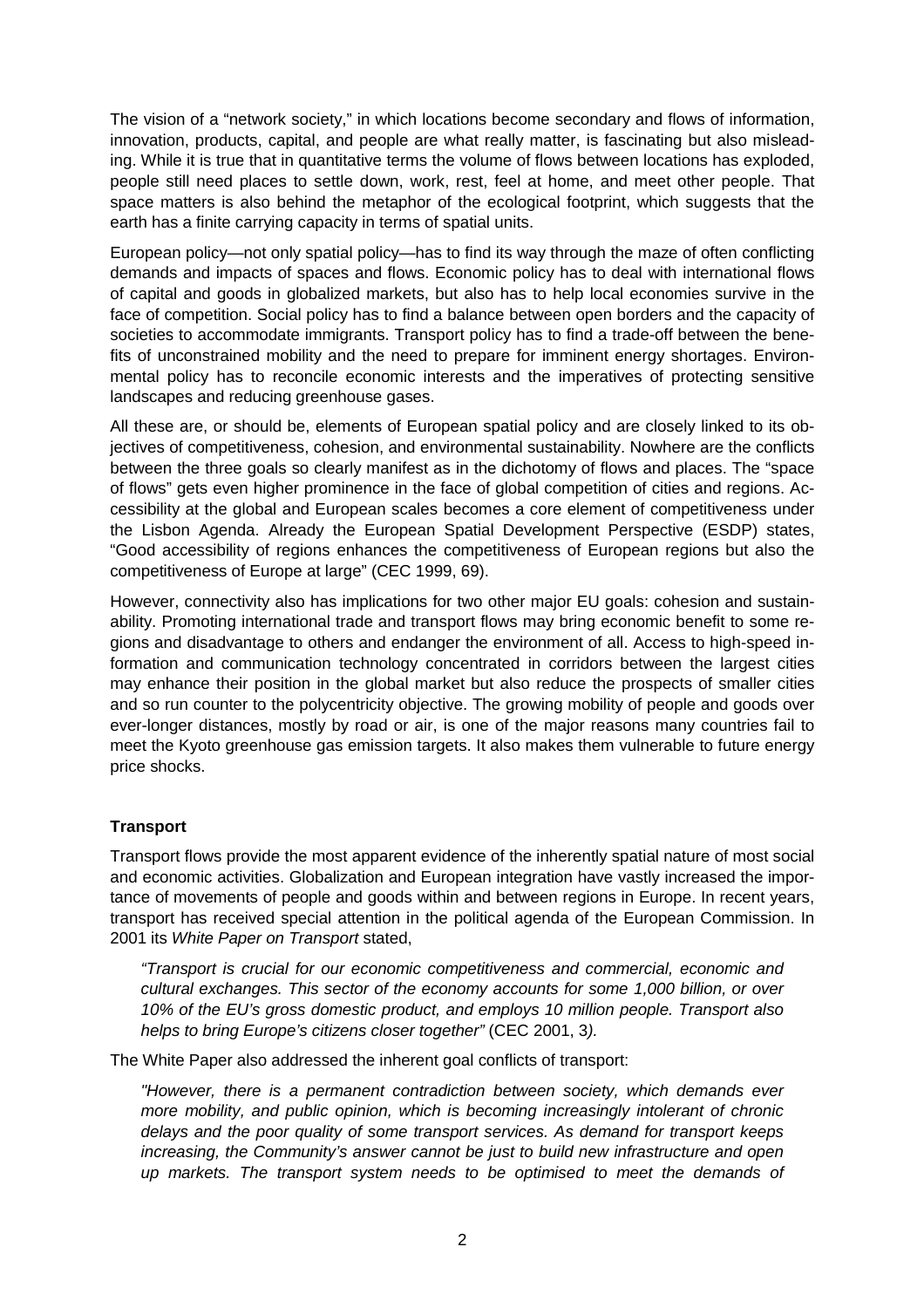enlargement and sustainable development, as set out in the conclusions of the Gothenburg European Council. A modern transport system must be sustainable from an economic and social as well as an environmental viewpoint" (CEC 2001, 11).

The contribution of the transport sector to energy consumption and greenhouse gas emissions is significant. The Commission's Green Paper on Energy states the following:

"It is indeed fortunate that industry has stabilised its consumption, thanks to modernisation investments. Transport, on the other hand, is without doubt the leader in energy demand. All the forecasts predict an explosion in the activity of this largest consumer of oil. . . . Transport accounts for 67% of the final demand for oil, on which it is totally dependent (98%). Energy intensity increased by 10% between 1985 and 1998. Growth forecasts from now to 2010 are phenomenal: +16% for cars, +90% for aircraft, and 50% more road traffic" (CEC 2002,10–11).

Transport is also highly relevant for the debate about social and territorial cohesion. The quality of transport infrastructure in terms of such factors as capacity, connectivity, and travel speed determines the quality of locations relative to other locations—that is, the competitive advantage of regions. Investment in transport infrastructure leads to changing location qualities and may induce changes in spatial development patterns. If the growth objective of the Lisbon Strategy is interpreted as a call to improve the already high connectivity of the most advanced metropolitan areas, the increasing imbalances in transport provision are likely to further deepen the economic disparities between regions in Europe.

ESPON 1.2.1 (Transport Services and Networks: Territorial Trends and Basic Supply of Infrastructure for Territorial Cohesion) examined the present situation and the trends in transport in Europe with a view to how transport networks might contribute to more balanced, more polycentric, more sustainable spatial development and develop accessibility to increase the cohesion between regions (ESPON 1.2.1 2004). ESPON 1.2.1 developed three types of indicators: transport infrastructure indicators, traffic indicators, and accessibility indicators. Transport infrastructure indicators include information on supply, capacity, services, and vulnerability of transport networks to anthropogenic and natural hazards. Traffic indicators include information on traffic volume on network links and flows between origins and destinations. Accessibility indicators describe the location of an area (region, city, or corridor) with respect to opportunities, activities, and assets in other areas (Wegener et al. 2001). In addition, ESPON 1.2.1 presented innovative methods of visualizing and mapping transport supply and traffic volumes.

The overwhelming message from these indicators is that the European transport system is highly unbalanced for geophysical and historical reasons. The geophysical reason is the articulation of the European continent by peninsulas and mountain ranges. The historical reason is that the European transport system was essentially shaped by the distribution of cities, with large differences of patterns in monocentric (e.g., France) and polycentric (e.g., Germany) countries.

The consequence is that there is an enormous gap in accessibility between the central and peripheral regions. Certainly, in large part that gap is due to geographical location: A central region will always remain central and a peripheral region peripheral. However, as the central regions tend to be more densely populated and more affluent, their demand for transport is higher and their transport infrastructure is more intensively used and therefore more profitable. That has historically led to earlier and more extensive infrastructure provision and that in turn to more demand, so unless counteracting policies are implemented, the gap in accessibility is likely to grow. One example of measuring accessibility is potential accessibility. Potential accessibility accumulates all potential destinations that can be reached from a location weighted by a negative function of distance or travel time or cost. Figure 5.2 shows potential accessibility by road in 2006 from a recent update of the accessibility calculations for ESPON (ESPON 2007).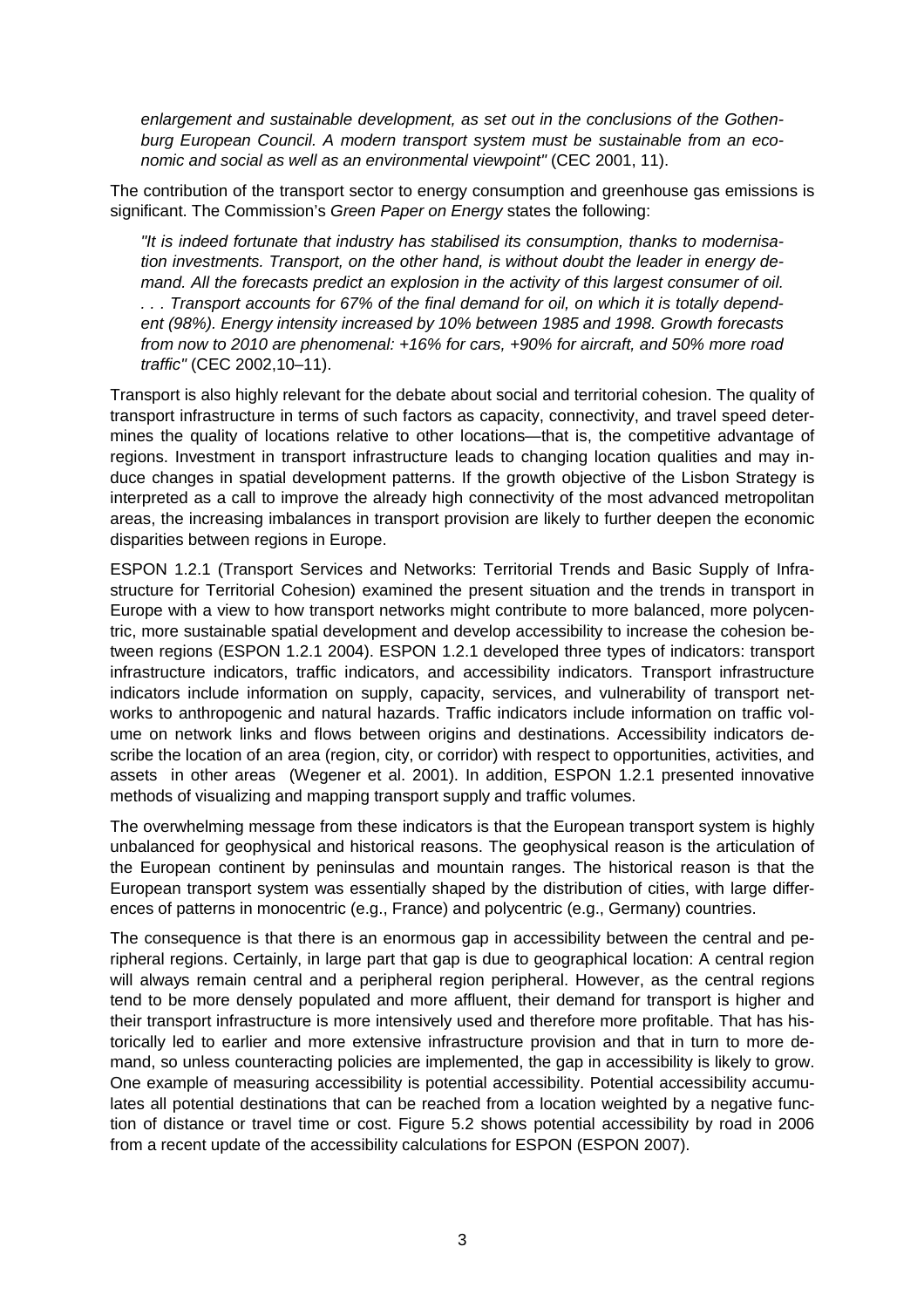

Figure 2. Potential accessibility by road 2006 (ESPON 2007, 16)

The concentration of high accessibility in western Germany, northern France, and the Benelux countries is obvious. Similar maps show accessibility by rail with the main nodes of the highspeed rail network standing out. Accessibility by air, however, is concentrated around airports and so is more evenly spread across the continent.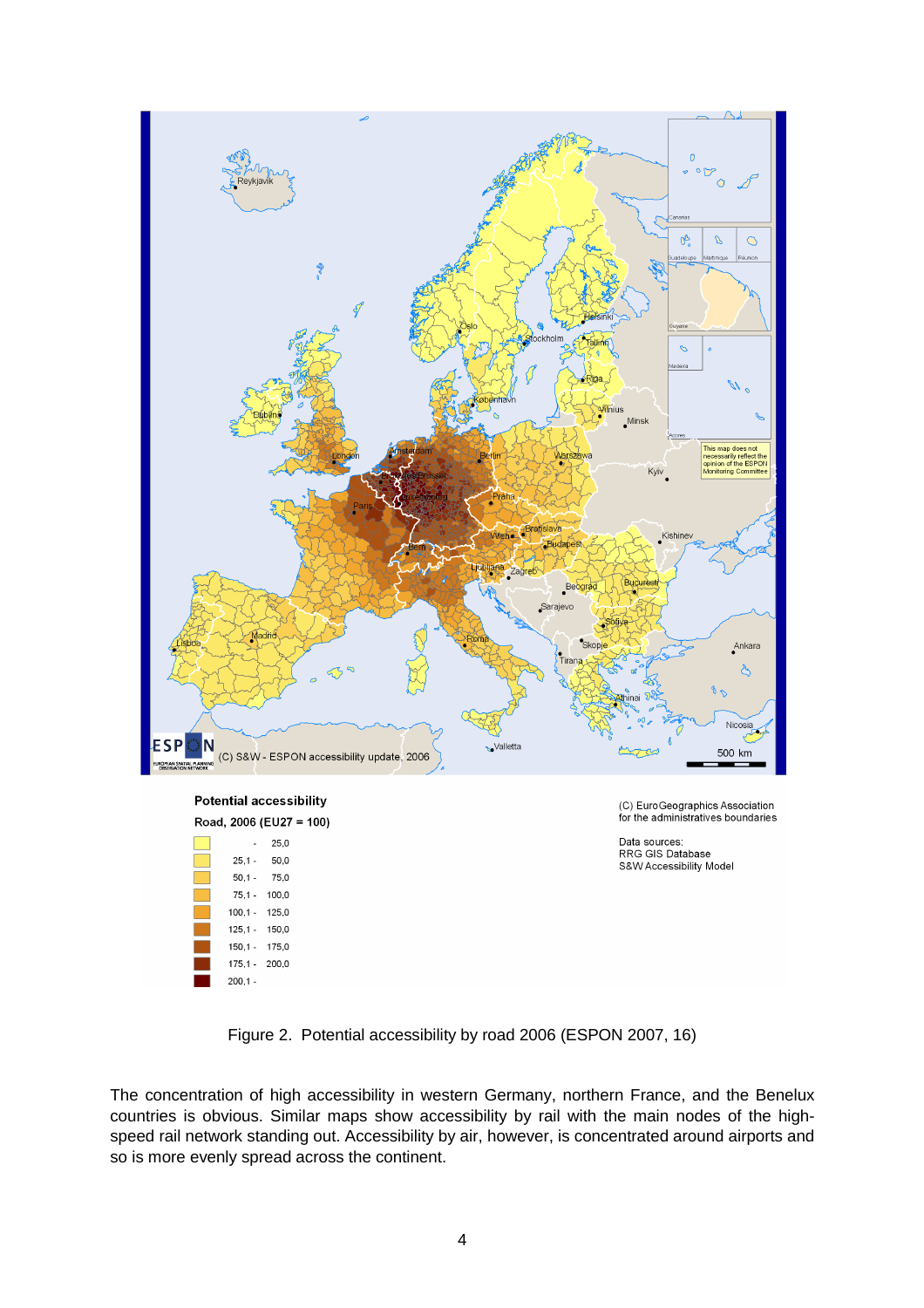The imbalances in the European transport system are repeated with little variation if other indicators, such as access to the nearest cities, access to transport networks, network hierarchy, and transport flows, are considered. Needless to say, the negative impacts of transport, such as congestion, greenhouse gas emissions, and air pollution, are also unevenly distributed.

The policy recommendations of ESPON 1.2.1 include rigorous speed limits on roads and motorways to reduce fuel consumption, emissions, and traffic accidents; shifting goods transport to inland waterways and short-sea shipping; the creation of dedicated high-speed freight rail lines; internalizing external costs of road transport through road pricing; the reduction of network vulnerability by more modal and intermodal redundancy; and restrictions on movements of heavy vehicles in densely populated neighborhoods.

The project concluded (1) that the goal should be not to provide the same level of accessibility everywhere but to appreciate and preserve the heterogeneity and diversity of regions; and (2) that drastic measures are necessary to respect the environment and reduce congestion but at the same time avoid the relocation of firms by a polycentric spatial organization of settlements and a better organization of production systems.

# **Telecommunications**

Information flows are the essence of the knowledge society. The rise of the information society is the result of technological progress. The Internet has brought many-to-many access, not only to large corporations but to virtually everybody. The implication for spatial analysis is that space loses part of its importance. Activities that needed to be close together can now be conducted at distant places. Why, then, are there still large cities? Why do people continue to travel to business meetings, conferences, and opera performances? Why is there still a rush hour every morning?

It seems that there are additional dimensions to face-to-face interaction that cannot (yet) be transported via technical networks. That is why it is important to disentangle the myths around telecommunications and to test hypotheses about the spatial impacts of telecommunications in the context of globalization, further European integration, urban-rural relationships, and the coreperiphery dichotomy.

ESPON 1.2.2 (Telecommunication Services and Networks: Territorial Trends and Basic Trends of Infrastructure for Territorial Cohesion) analyzed the supply of and the demand for telecommunications, exploring both "mature" and "leading-edge" technologies in what is probably the most comprehensive and detailed analysis of the spatial dimension of telecommunications infrastructure and services undertaken in Europe.

The project started from the highly dynamic telecommunications environment created by the liberalization of telecommunications markets and the development and application of new technologies in the 1980s and 1990s and identified trends, which partly point toward a more even spread of technology and partly to continuing disparities. The overall message emerging from the project is that—notwithstanding the attempts to create a single market for telecommunications, a common regulatory framework, and a common basis for developing the information society—the situation of supply and demand for telecommunications in Europe is highly complex due to the wide range of socioeconomic circumstances in the EU member states, historical differences in patterns and trends in telecommunications development, different technologies exhibiting different geographical patterns, and particular national attitudes to intervention in the market. Despite those differences, however, some general patterns emerge:

• There is a north-south divide across the EU member states because of the strength of the Nordic countries, which lead the way in the uptake of almost all technologies.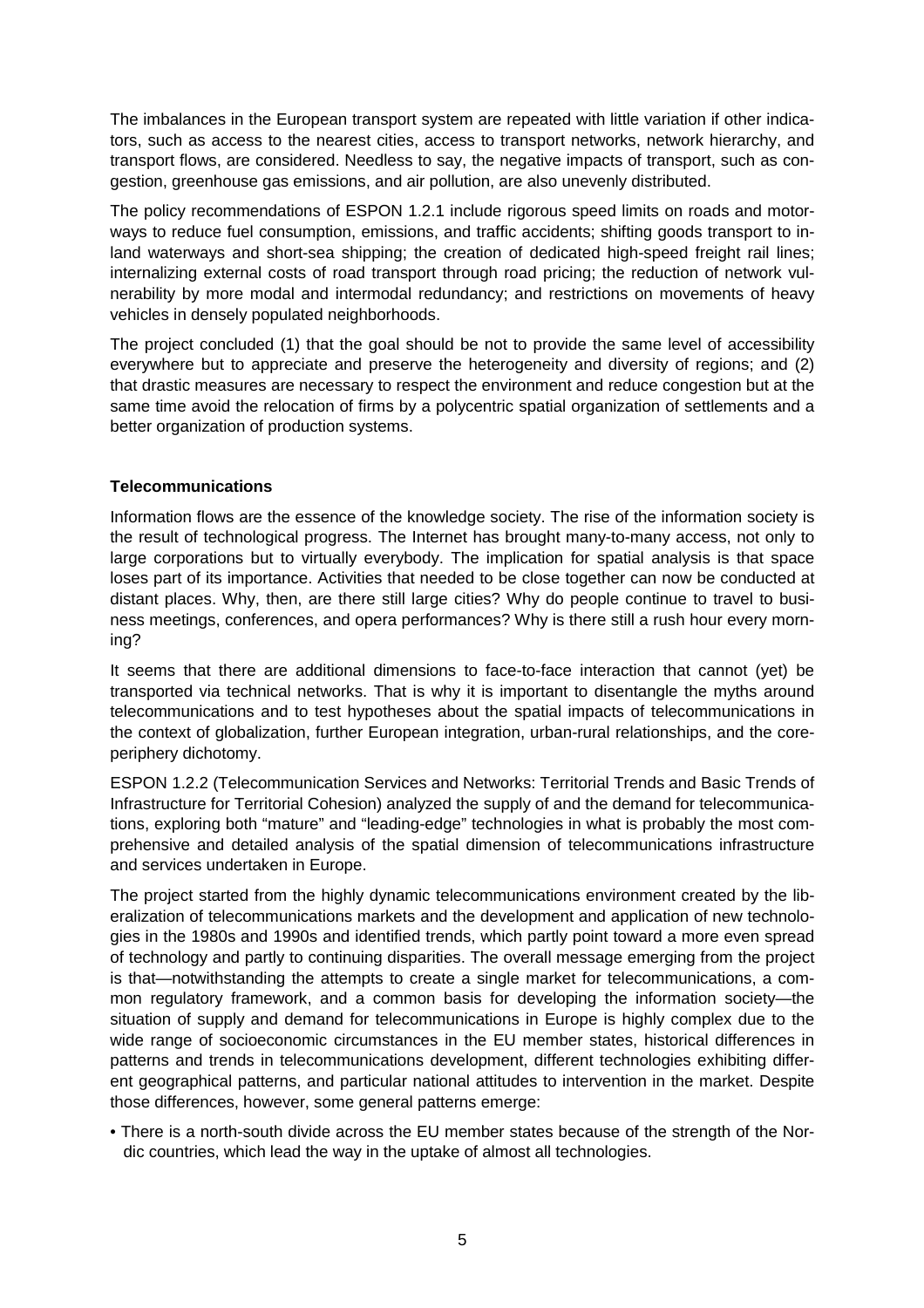- The European core-periphery dichotomy does not hold for telecommunications due to the strength of the Nordic periphery, but also because in mobile telephony and broadband technology the Mediterranean periphery outpaces the core.
- There is a west-east divide between the old and new EU member states across all technologies, though there is evidence of rapid progress in the new member states.
- There are differences in telecommunication diffusion in the new member states, with the most recent new member states, Bulgaria and Romania, lagging behind.

Based on the differences between countries in the adoption of telecommunications, the project identified distinctive "national telecommunications cultures," such as high communication, high computing cultures (Sweden and Finland); high voice communication cultures (Greece, Italy, and the Czech Republic); high computing cultures (Netherlands and Denmark); and low telecommunications cultures with respect to both voice and the Internet (Germany and France). If different telecommunications technologies are examined, the following computing cultures emerge:

- High uptake of PCs and the Internet is generally associated with economic development and high GDP per capita.
- Adoption of broadband technologies is usually associated with high levels of GDP per capita, population density, and geographical position close to the European core.
- Diffusion of mobile telephones is highest in peripheral regions reflecting the north-south dichotomy noted above.

The report of ESPON 1.2.2 (2005) concludes by discussing how telecommunications policies can be used to enable all citizens to participate fully in the information society and knowledge economy and to overcome existing disparities in the supply of and demand for telecommunications networks and services within and between the EU member states. Three areas of intervention are discussed: liberalization of telecommunications markets, stimulation of demand by training and education, and stimulating supply by supporting the provision of telecommunications infrastructure. The authors argue that, in particular, broadband technology deserves to be a focus of policies, but they emphasize that for interventions to succeed, a greater symmetry of information between public authorities and private-sector telecommunications providers needs to be established. Finally, they make a plea for an improved and harmonized data collection system covering the ESPON space, which is needed because, as they point out, only through improved databases can truly evidence-based policy making occur.

#### **Transport and Telecommunications and Spatial Development**

The important role of transport infrastructure for regional development is one of the fundamental principles of regional economics. In its most simplified form this principle implies that regions with better access to the locations of input materials and markets will, ceteris paribus, be more productive, more competitive, and hence more successful than more remote regions.

However, today the relationship between transport infrastructure and economic development has become more complex than ever. There are successful regions in the European core confirming the theoretical expectation that location matters, but there are also centrally located regions suffering from industrial decline and high unemployment. On the other side of the spectrum, the poorest regions, as theory would predict, are at the periphery, but there are also prosperous peripheral regions such as the Nordic countries. To make things even more difficult, some of the economically fastest-growing regions are among the most peripheral ones. Figure 5.3 (ESPON 1.2.1 2004, 22) illustrates this complexity by showing the regions that perform better or worse than their geographical position would suggest.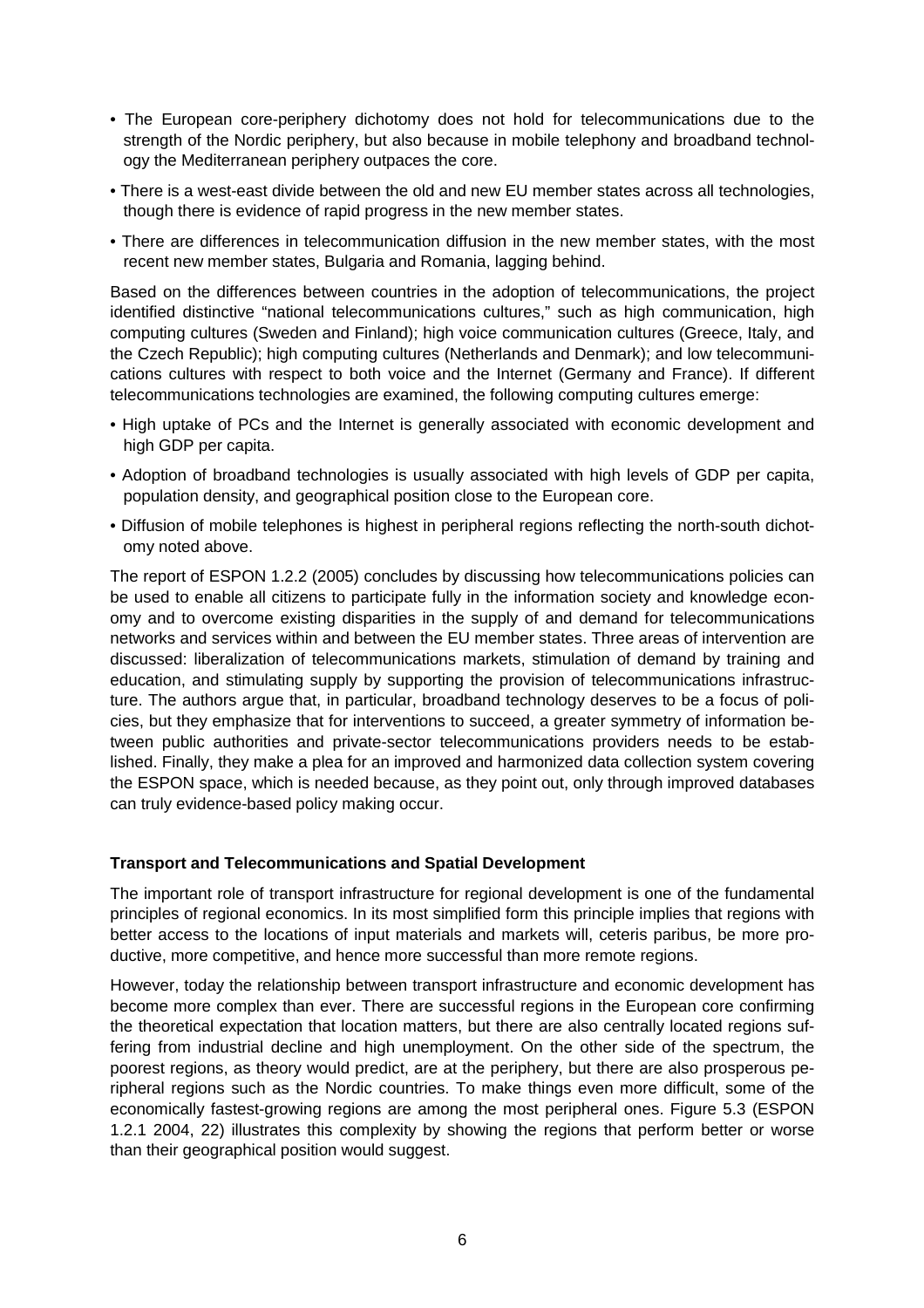

Figure 3. Accessibility v. economic performance, 2001 (ESPON 1.2.1 2004, 22)

The EU hopes to contribute to reducing the socioeconomic disparities between its regions by developing the trans-European transport networks (TEN-T) in the old member states and the Transport Infrastructure Needs Assessment (TINA) networks in the new member states. However, although they are two of the most ambitious initiatives of the European Community, the value of the TEN-T and TINA programs is not undisputed.

Critics argue that many of the new connections fail to link peripheral countries to the core and instead strengthen the ties between central regions, reinforcing their accessibility advantage.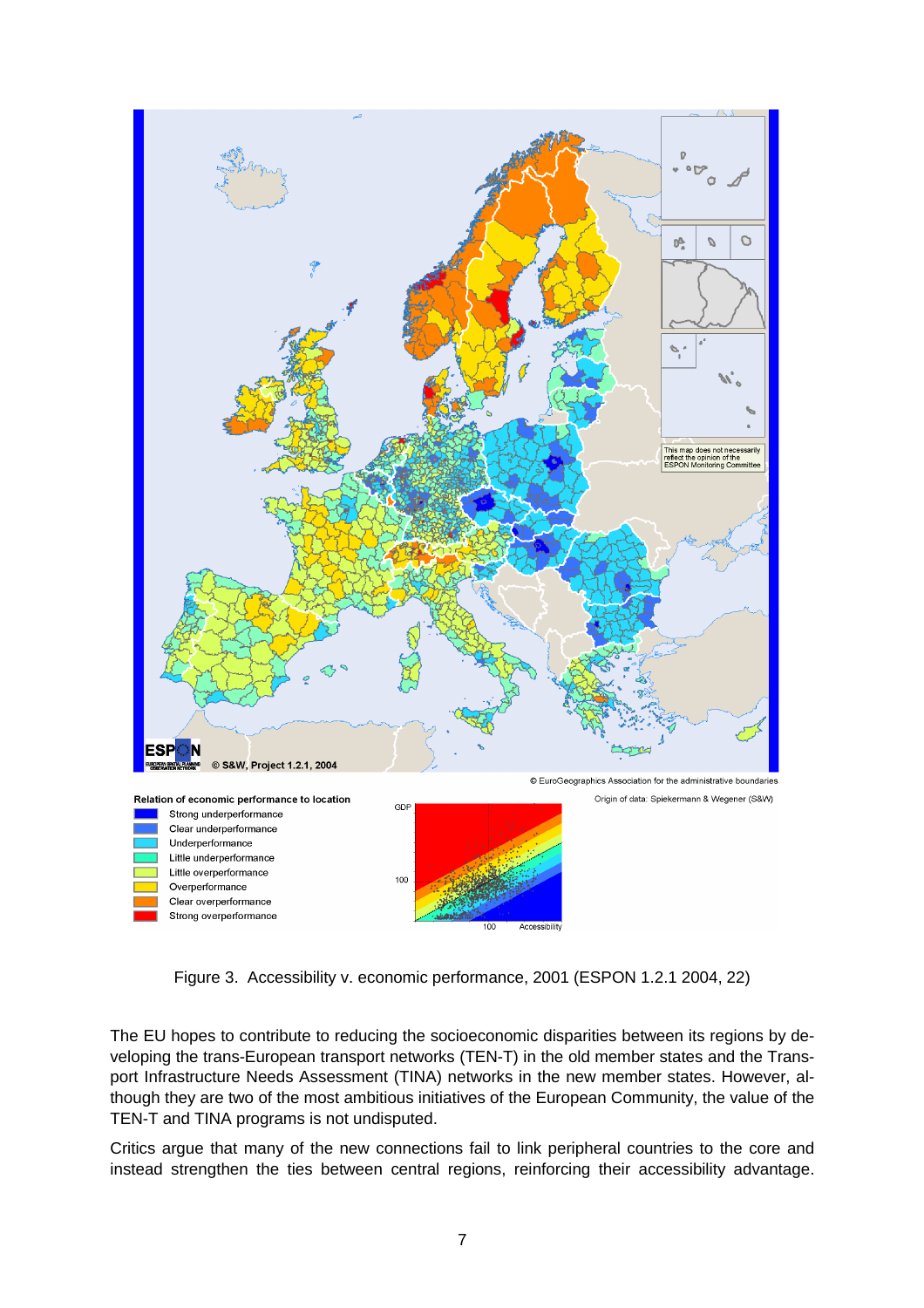Some argue that regional development policies based on the creation of infrastructure in lagging regions have not succeeded in reducing regional disparities in Europe, whereas others point out that it has yet to be ascertained that the reduction of barriers between regions has disadvantaged peripheral regions. From a theoretical point of view, both equalizing and polarizing can occur. A new motorway or high-speed rail connection between a peripheral and a central region, for instance, makes it easier for producers in the peripheral region to market their products in large cities; however, it may also expose the region to the competition of more advanced products from the center and so endanger formerly secure regional monopolies. These issues have received new attention through the enlargement of the European Union in 2004.

ESPON 2.1.1 (Territorial Impacts of EU Transport and TEN Policies) assessed the impacts of EU and national transport and telecommunications policies on regional economic development and cohesion in the enlarged European Union using three forecasting models:

- The SASI model is a multiregional recursive-dynamic model of regional socioeconomic development (population, migration, economy) of NUTS 3 regions based on regional production functions with accessibility as a production factor (ESPON 2.1.1. 2003, 52–70).
- The CGEurope model is a multiregional, spatial, computable, general equilibrium model of regional economic development at the NUTS 3 level, in which transport costs appear as expenditures for transport and business travel (ESPON 2.1.1 2003, 70–95).
- The STIMA model assesses the impact of information and communications technologies (ICT) on regional economic growth and distribution at the NUTS 2 level, based on regional production functions (ESPON 2.1.1 2003, 96–124).

### Economic Development

These models were applied to transport and ICT policy scenarios up to the year 2021. The transport policy scenarios included different priorities of TEN-T infrastructure investments (e.g., all priority projects, all projects, only cross-border projects, or only projects in lagging regions), different options of transport pricing, and combinations of both.

The transport infrastructure scenarios were implemented using the GIS-based European road, rail, waterway, and air network database developed at the University of Dortmund and maintained by RRG Spatial Planning and Geoinformation (RRG 2007). The ICT policy scenarios included one in which financial resources are allocated indiscriminately among regions, one in which they are allocated to more advanced regions, and one in which they are targeted to less developed regions.

The main general result from the scenario simulations is that the overall effects of transport infrastructure investments and other transport policies are small compared with those of socioeconomic and technical macro trends such as globalization, increasing competition between cities and regions, aging populations, and increasing labor force participation and labor productivity. The second main result is that even large increases in regional accessibility translate into only very small increases in regional economic activity. However, that statement needs to be qualified, as the magnitude of the effect seems to depend strongly on the already existing level of accessibility:

- For regions in the European core with all the benefits of a central geographical location plus an already highly developed transport and telecommunications infrastructure, additional gains in accessibility bring few additional incentives for economic growth.
- For regions at the European periphery, however, which suffer from a remote geographical location plus an underdeveloped transport infrastructure, a gain in accessibility brings significant progress in economic development. But the opposite may happen if the new connection opens a formerly isolated region to external competition. Significant positive economic effects for the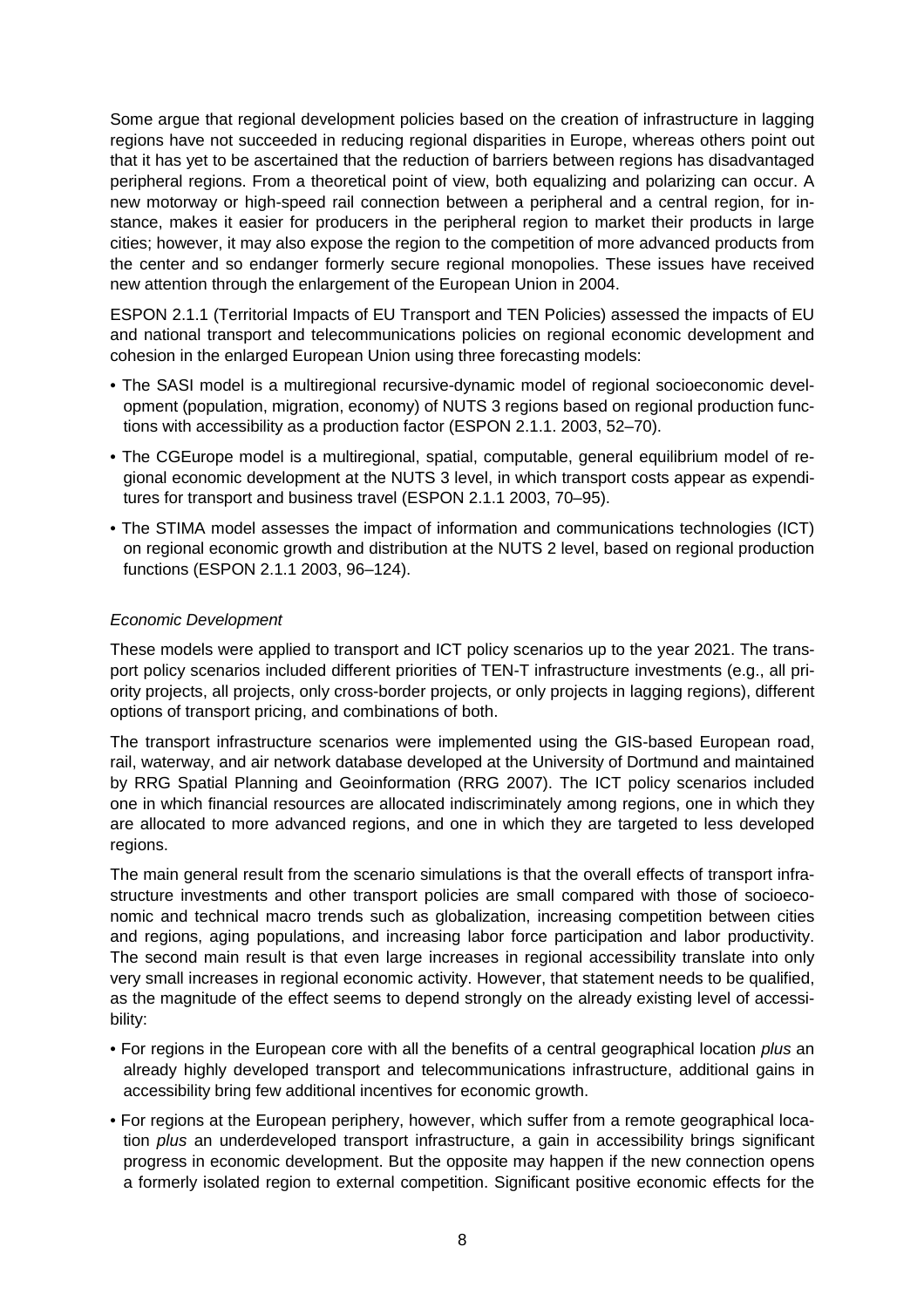new EU member states can be expected only if the TINA projects linking those countries to the major centers of economic activity in western Europe are implemented.

• Infrastructure policies have larger effects than pricing policies, and the magnitude of the effect is related to the number and size of projects. The effect of pricing scenarios depends on their direction: Scenarios that make transport less expensive have a positive, scenarios that make transport more expensive, a negative economic effect. Negative effects of pricing policies can be mitigated by their combination with network scenarios with positive economic effects, although the net effect depends on the magnitude of the two components.

ICT investments have analogous effects. As expected, promoting ICT in the most advanced regions is economically more efficient but increases the disparities in ICT adoption between regions, whereas its promotion in lagging regions reduces disparities.

Similar scenarios were calculated in ESPON 1.1.3 (Enlargement of the European Union and the Wider European Perspective as Regards its Polycentric Spatial Structure) for the new EU member states. There the scenarios examined the effects of enlargement as such and the associated reductions in border waiting times and different strategies of transport infrastructure investments in the new member states (ESPON 1.1.3 2006, part 2, 197–218). The results were in general agreement with those achieved in ESPON 2.1.1 indicating that transport infrastructure investments in the new member states could make a significant contribution to help those countries' economies catch up with those of the old member states. Figure 5.4 demonstrates this by showing the impact on GDP per capita in a scenario in which massive infrastructure improvements in the new member states are assumed in addition to the TEN and TINA implementation plans. However, the comparison between the two maps shows that, though in relative terms economic growth is faster in the new member states than in the old member states, the old member states gain much more in absolute terms.



Figure 4. Relative (left) and absolute (right) GDP effects, Scenario B5, 2031 (ESPON 1.1.3 2006, Part 2, 208–209)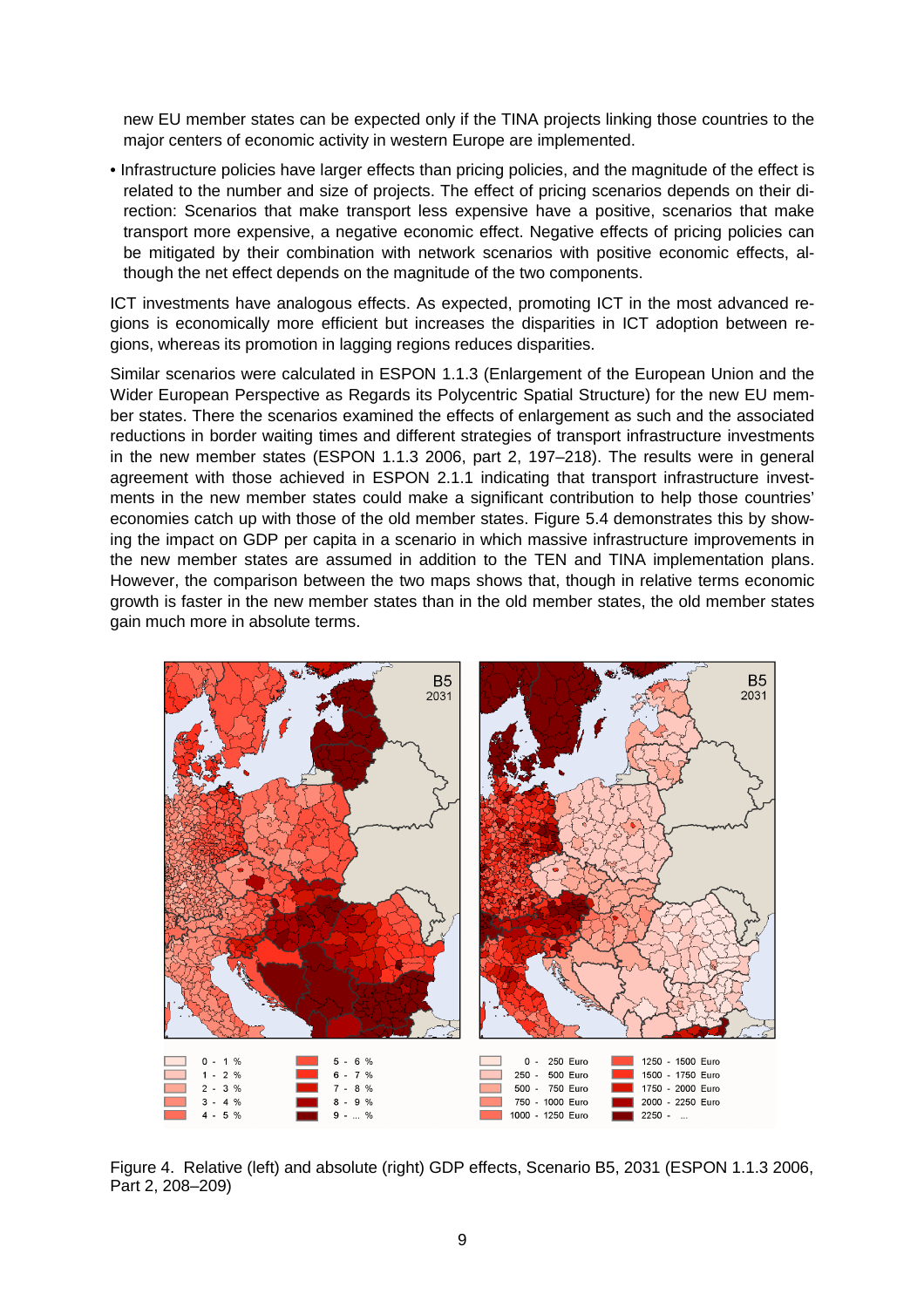ESPON 3.2 (Spatial Scenarios and Orientations in Relation to the ESDP and Cohesion Policy) developed and applied the regional economic model MASST (ESPON 3.2 2006, vol. 4, 11–53). The MASST model differs from the three regional economic models used in ESPON 2.1.1 by its two-level construction, in which a national model taking account of macroeconomic factors, such as private consumption, investments, public expenditure, and imports and exports, drives the lower-level regional economic model of economic development, population, and migration. The regional economic model is based on regional production functions in which transport is represented by transport infrastructure endowment provided by the KTEN travel and freight transport model (ESPON 3.2 2006, vol. 4, 54–98). The scenarios examined in ESPON 3.2 assume different transport infrastructure programs, but the programs are packaged with many other assumptions so that their contribution to the changes in regional socioeconomic impacts cannot be identified.

The KTEN model also calculated accessibility indicators, which, together with the GDP forecasts of the SASI model and other variables, were used in an experimental application of the TEQUILA (Territorial Efficiency Quality Identity Layered Assessment) multicriteria evaluation model to a scenario assuming implementation of the priority projects of the TEN-T program (ESPON 3.2 2006, vol. 5, 87–97). The evaluation confirmed the results of ESPON 2.1.1, showing that the strongest economic effects can be expected in the western regions of the new member states and the Iberian peninsula, but that the environmental balance is likely to be negative all over Europe, particularly in already heavily congested metropolitan areas, with the exception of new rail corridors in which a modal shift to rail occurs.

# Cohesion

The analysis of cohesion effects showed that different cohesion indicators give different results, and that the distinction between relative and absolute convergence or divergence is especially important. In particular, the most frequently applied indicators of cohesion (e.g., the coefficient of variation and the Gini coefficient) tend to signal convergence in many cases where in fact divergence occurs (ESPON 1.1.3, part 2, 211–214):

• If the whole European Union is considered, most scenarios contribute to convergence in relative terms in both accessibility and GDP per capita, except pricing scenarios that make transport more expensive. However, in absolute terms all scenarios increase the gap in accessibility and GDP per capita between the rich central regions and the poorer peripheral regions, again except pricing scenarios that make transport more expensive.

• If only the new member states are considered, only those infrastructure scenarios that strengthen the corridors between eastern and western Europe improve the accessibility of those countries. Other projects widen the gap between the capital cities and rural regions of the new member states. For GDP per capita, the general pattern is relative convergence and absolute divergence, except for the pricing scenarios that make transport more expensive. Scenarios that reduce the economic disparities between old and new member states may do so at the expense of larger disparities within the new member states.

The conclusions and policy recommendation of ESPON 2.1.1 (2005, 268–273) focus on the trade-offs between efficiency ("competitiveness") and spatial equity ("territorial cohesion"). The findings that all infrastructure scenarios reduce disparities in accessibility and GDP per capita might lead to the conclusion that a re-orientation of European infrastructure policy is necessary. However, the caveat is that those findings are true only if conventional relative cohesion indicators are applied—that is, if convergence is measured in percentage terms. The optimistic picture disappears if absolute gains and losses are considered: A high gain in percentage terms in a poor region may be much less in absolute terms than a low percentage gain in a rich region.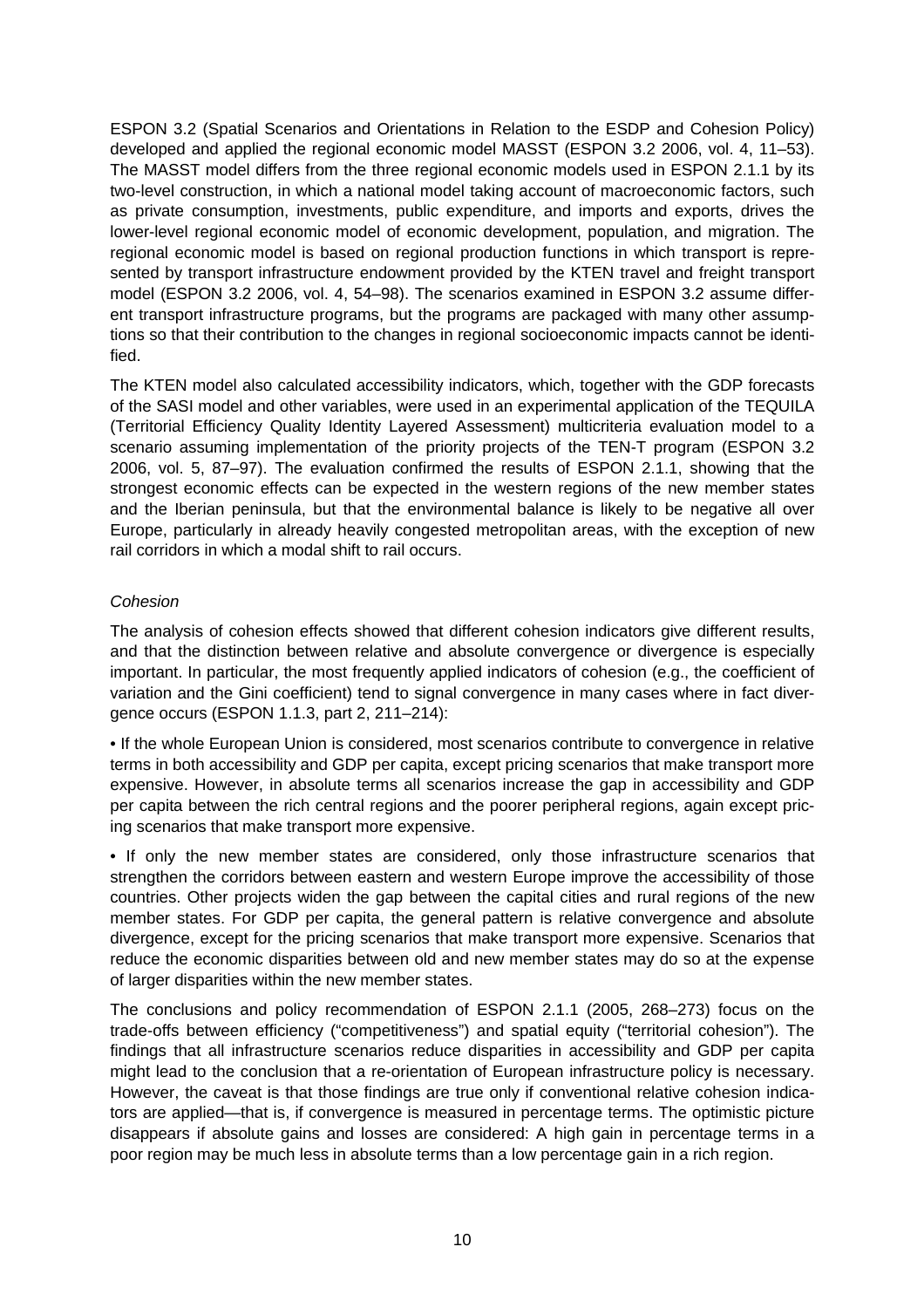The conclusions to be drawn from these results depend on one's economic beliefs. If one follows the current neoliberal economic paradigm, the conflict between efficiency and equity should not be solved by revising the TEN and TINA plans to the disadvantage of the centers. Instead, the poorer countries should receive compensation transfers so that they can develop their secondary networks and allow their peripheries to gain from the spread effects of more rapid growth in their centers. If one fears that that will lead to even greater economic disparities, however, a policy to improve the accessibility of disadvantaged peripheral regions at the expense of central regions is more appropriate. Similar considerations apply to ICT policy.

Another trade-off between equity and sustainability arises in the case of pricing policies. There is a broad consensus that transport pricing is the right way to internalize environmental externalities. The conflict with the goal of balanced spatial development appears because that cost increase is most unfavorable for lagging, rural, and peripheral regions, which are in general less affluent than the centers. The political conclusion is that pricing scenarios should not be abandoned in favor of spatial equality objectives. Rather, policies deepening regional income disparities should be accompanied by transfers in favor of loser regions. Such an instrument mix of pricing and compensation is the right way to both protect the environment and avoid undesired spatial imbalances.

### **Polycentricity**

The promotion of balanced polycentric urban systems is one of the major objectives of the ESDP (CEC 1999) and has been restated as a goal in the Territorial Agenda of the European Union (Territorial Agenda 2007, 4). Cities as nodes in networks and centers of regions are therefore important objects of investigation in ESPON.

However, until today the concept of polycentricity has remained largely at the level of rhetoric without a precise operational definition (which puts it in a class with similarly vague concepts such as "city networks" and "industrial clusters"). There exists neither a method to identify or measure polycentricity at different spatial scales nor a method to assess the impacts of polycentricity (or the lack of it) with respect to policy goals such as efficiency, equity, and sustainability. It is therefore not possible to determine an optimal degree of polycentricity between centralization and decentralization or, in other words, between the extremes of monocentricity and dispersal. That makes it difficult to formulate well-founded policy recommendations as to which cities should receive priority treatment.

That is why in ESPON 1.1.1 (Potentials for Polycentric Development in Europe) an index of polycentricity combining the three dimensions of size, location, and connectivity was proposed (ESPON 1.1.1 2004, 60–84):

- The size indicator measures the distribution of population and GDP and is based on the notion that a flat rank-size distribution is more polycentric than an urban system dominated by one large city.
- The *location* indicator measures the spatial distribution of cities and assumes that a uniform distribution of cities across a territory is better for a polycentric urban system than one in which all cities are clustered in one part of the territory.
- The *connectivity* indicator measures the distribution of accessibility across cities and assumes that an urban system with good connections between lower-level cities is more polycentric than one in which all connections are concentrated on the largest city.

Through the accessibility variable in the connectivity indicator the concept of polycentricity is connected with transport. As was pointed out in the introduction to this chapter, the European transport network is largely determined by the distribution of cities, but the transport system also determines the size and location of cities: Acceleration of transport creates new, larger hierarchies of cities superimposed over the small-scale urban network created at the time of the stage coach.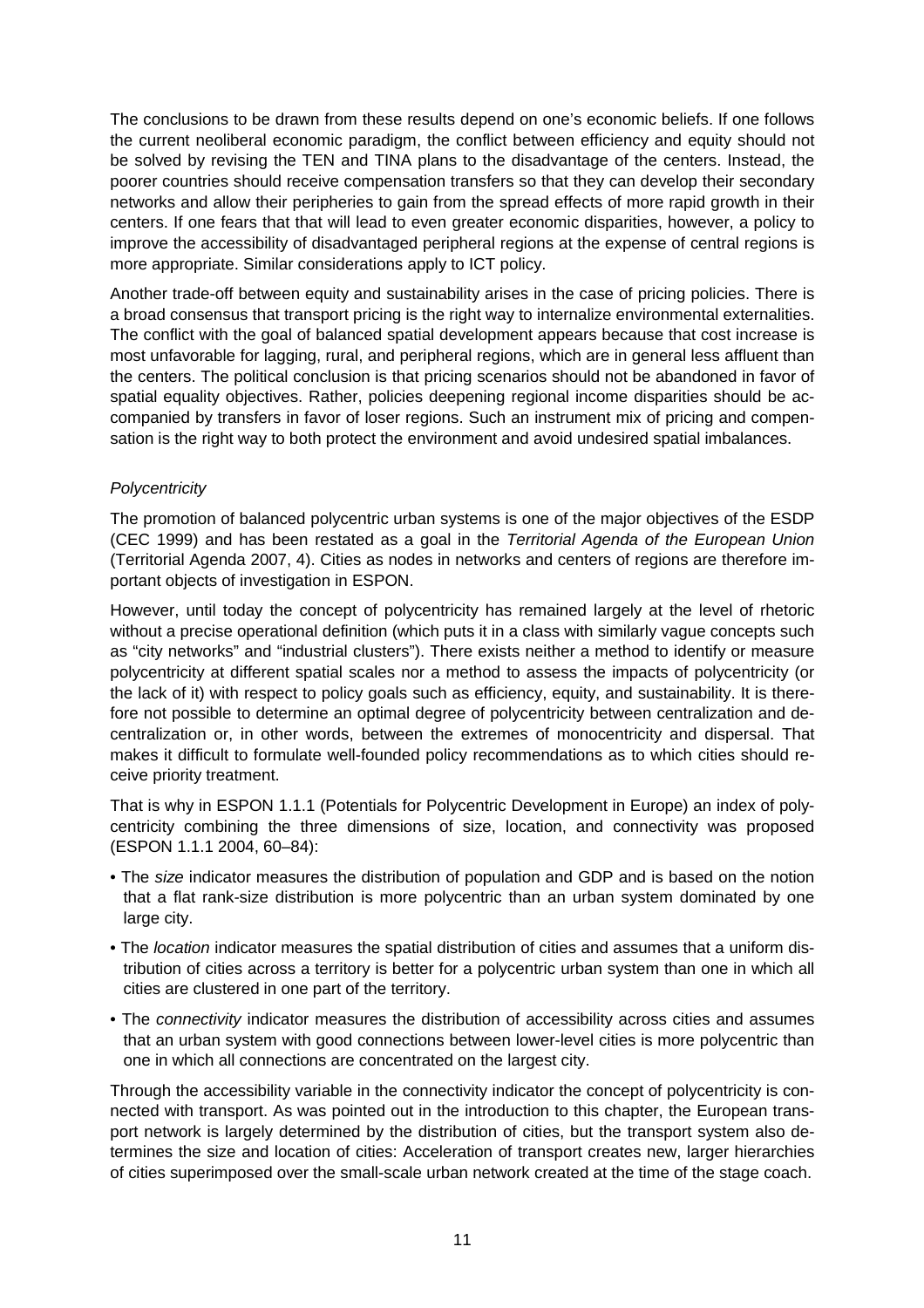In ESPON 1.1.1 the index of polycentricity was calculated for the whole of Europe, all EU countries, and a case study region (ESPON 1.1.1 2004, 61–79). With respect to the connectivity indicator, Austria, Germany, and the Netherlands score highest, and the Baltic states Lithuania and Estonia score lowest. By correlating the index of polycentricity with GDP per capita, regional disparities, and energy consumption, it could be shown that countries with more polycentric urban systems are, in general, more economically efficient, equitable, and sustainable (ESPON 1.1.1 2004, 80–84).

In ESPON 1.1.3 the index of polycentricity of ESPON 1.1.1 was applied to the urban systems of the new member states in connection with the forecasts of the SASI model described above (ESPON 1.1.3 2006, part 2, 158–173, 214–217). A methodological difficulty here is that the SASI model is based on NUTS 3 regions as spatial units and not cities. With respect to the connectivity index, therefore, the assumption was made that the accessibility of an urban center changes in accord with changes in the accessibility level of the NUTS 3 region where it is located.

Figure 5.5 shows the effects of the scenarios examined in ESPON 1.1.3 on polycentricity of national urban systems in the old member states (EU15) and the new member states and accession countries (NMAC)—ESPON 1.1.3 was completed in 2006 and thus before the accession of Bulgaria and Romania. Figure 5.6 shows the effect of the same scenarios on polycentricity measured at the level of metropolitan European growth areas (MEGA) defined in ESPON 1.1.1 for the whole of the present European Union (EU27). The heavy black lines in both figures represent the development of polycentricity between 1981 and 2031 in reference scenario 00. The thinner blue and red lines indicate how the enlargement scenario A1 and the five transport infrastructure scenarios B1 to B5 deviate from the reference scenario between 2001 and 2031 (B5 is the scenario presented in figure 5.4).



Figure 5. Development of polycentricity in the old member states (EU15) and in the new member states and accession countries (NMAC),1981–2031 (ESPON 1.1.3 2006, Part 2, 215)

Figure 5.5 shows that the urban systems of the new member states are today on average more polycentric than those of the old member states. They were even more polycentric in the past, probably because of their history as planned economies in which there was no market-driven spatial development. However, after the opening of the iron curtain in the early 1990s, their capital cities and major agglomerations attracted formerly suppressed rural-to-urban migration, with the effect that those cities grew at the expense of smaller urban centers. Polycentricity in the new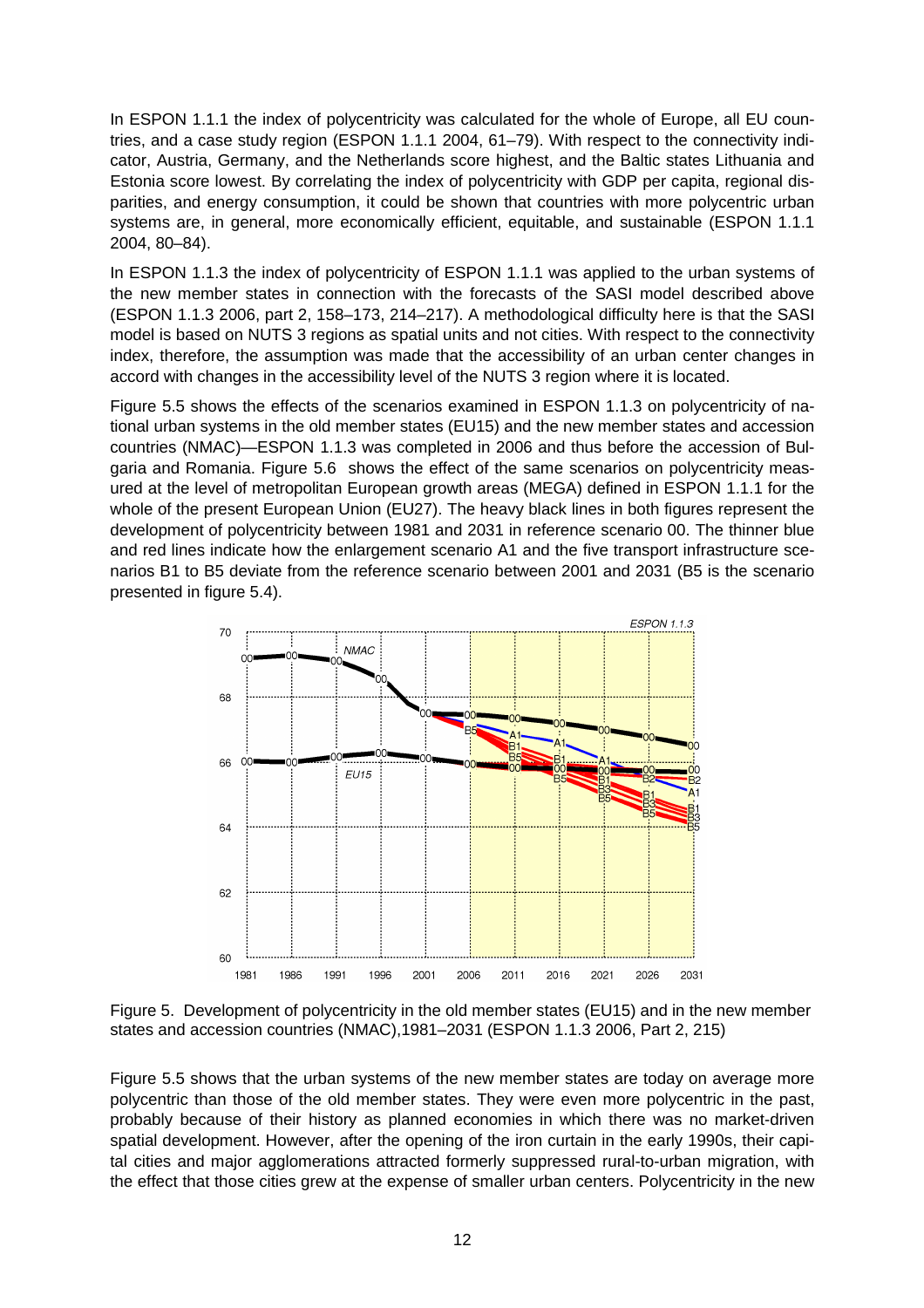member states is likely to further decline due to market forces and even become lower than that of the old member states. Polycentricity declines in the old member states, too, but much more slowly than in the new member states because of their longer experience with market-driven spatial development. This is possibly the reason why the transport infrastructure improvements in scenarios B1 to B5 have only little effect on polycentricity in the old member states—their transport networks are already highly developed and can be improved only marginally. Because there is still a great demand for transport infrastructure in the new member states, infrastructure improvements have much greater effects; also, they tend to be oriented toward the largest cities, with the effect that polycentricity declines in proportion to the volume of infrastructure improvements in the scenarios.



Figure 6. Development of polycentricity of metropolitan European growth areas (MEGA) in Europe 1981–2031 (ESPON 1.1.3 2006, Part 2, 217)

Figure 5.6, however, shows that at the highest level of the urban hierarchy in Europe polycentricity has increased in the past and is likely to increase in the medium-term future. This is mainly due to the fast economic growth of capital cities and other large cities in the new member states. Already the opening of the Iron Curtain in the 1990s and the integration effects of the EU enlargement in 2004 (scenario A1) have moved those cities up in the urban hierarchy. The transport infrastructure scenarios B1 to B5 add momentum to that process.

The comparison of the two figures shows that the goal of a balanced polycentric urban system at one spatial level tends to be in conflict with the same goal at other spatial levels. Table 5.1 illustrates the relevant policy options and their associated goal conflicts. For instance, strengthening major urban centers outside the "pentagon" would increase spatial disparities between the already too dominant capital cities and other large cities in countries such as the Baltic states, Hungary, and the Czech Republic. However, if the promotion of balanced urban systems in those countries is a common goal, more Structural Funds and transport infrastructure have to go to medium-size cities of the new member states, at the expense of their capital cities. It is the responsibility of the future spatial policy of the EU to find a rational solution to this goal conflict. The solution cannot be the pursuit of one goal at the expense of the other. Rather, the task is to develop a balanced strategy that is differentiated in both space and time and takes account of the specific needs of different types of regions.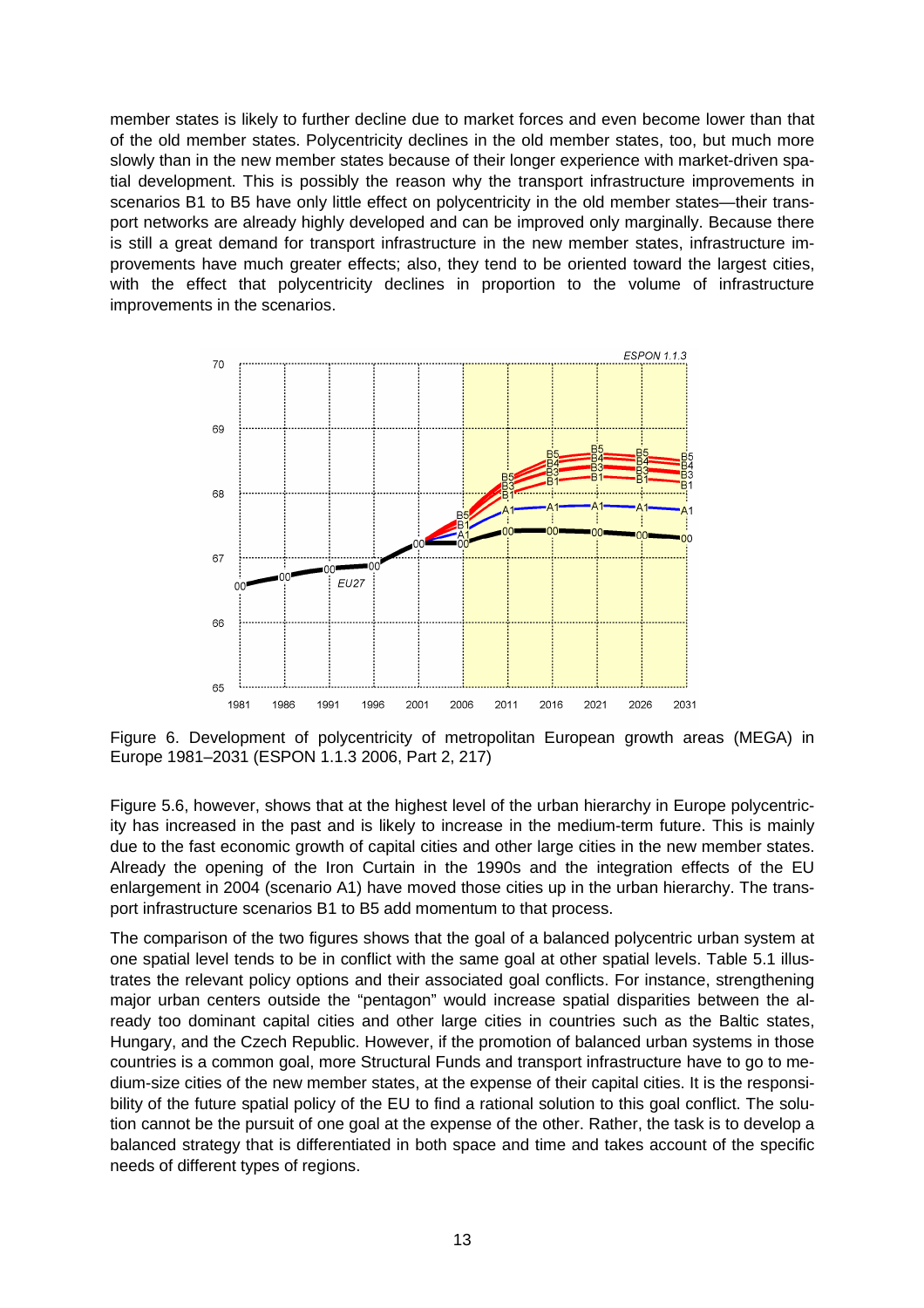| Table 1. Goal conflicts of polycentricity policies (ESPON 1.1.3 2006, Part 1, 16) |  |  |
|-----------------------------------------------------------------------------------|--|--|
|                                                                                   |  |  |

| Goal                                             | Policy                                                                                  | Goal conflict                                                                                                                                                                               |
|--------------------------------------------------|-----------------------------------------------------------------------------------------|---------------------------------------------------------------------------------------------------------------------------------------------------------------------------------------------|
| Competitiveness<br>at global scale<br>('Lisbon') | Strengthen highest-level global<br>cities in the 'pentagon'                             | Polarization between the global cit-<br>ies in the 'pentagon' and the cities in<br>the rest of Europe will increase. The<br>European urban system will be less<br>balanced and polycentric. |
| Territorial cohesion<br>at European scale        | Strengthen major cities outside of<br>the 'pentagon'                                    | The competitiveness of the global<br>cities in Europe may decrease. The<br>urban systems of individual coun-<br>tries will be less balanced and poly-<br>centric.                           |
| Territorial cohesion<br>at national scale        | Strengthen medium-level cities in<br>the new member states and ac-<br>cession countries | Competitiveness of major cities in<br>the new member states and acces-<br>sion countries may decrease.                                                                                      |
| Sustainability<br>('Gothenburg')                 | Strengthen lower-level cities in the<br>new member states and acces-<br>sion countries  | Competitiveness of major cities in<br>the new member states and acces-<br>sion countries may decrease.                                                                                      |

Such a strategy starts from a phase model of spatial development, according to which the promotion of growth poles is appropriate in early stages of a country's economic development, whereas a polycentric spatial structure should be developed in later stages. This allows to set different priorities in old and new member states: Whereas in the old member states decentralized, polycentric spatial structures are promoted, in the new member states, for a limited transition period, the capital cities and other major cities may be strengthened until balanced polycentric spatial structures can be developed in these countries, too.

The rationale behind this is that scientific and technical innovations are not restricted to large agglomerations but can also be achieved, conceivably with even better results, in well-connected cities of medium size, as demonstrated by the fact that the economically most successful countries in Europe are those with the most polycentric urban systems (ESPON 1.1.1 2004, 80–84). Such a strategy is not in conflict with the competitiveness objectives of the Lisbon Strategy, but achieves them in a more sophisticated way than the one-sided promotion of the largest agglomerations.

The goal conflicts described are equally relevant for European transport and telecommunications infrastructure policy. If the competitiveness goal of the Lisbon Strategy has the highest priority, the already fast, high-capacity transport corridors between the largest agglomerations have to be upgraded even further. If, however, cohesion has the highest priority, then mainly the connections to and between the capitals of the new member states should be improved—at the expense of regional connections within those countries. Both strategies have the negative side effect of further traffic growth—in particular, of the transport of goods. To concentrate transport investment, however, on peripheral regions may lead to unacceptable congestion bottlenecks in the agglomerations both within and outside the pentagon.

A transport policy following the phase model differentiates between old and new member states: In the already highly developed and urbanized old member states, existing or emerging polycentric structures are strengthened mainly by improving the accessibility of medium-level central places and compensating for the accessibility deficits of rural and peripheral regions. In the still urbanizing new member states, however, a phased strategy is appropriate. For a transition period of 10 to 15 years it is justified to enhance the growth dynamics of those countries by fast and efficient transport connections between their capital cities and major agglomerations and the eco-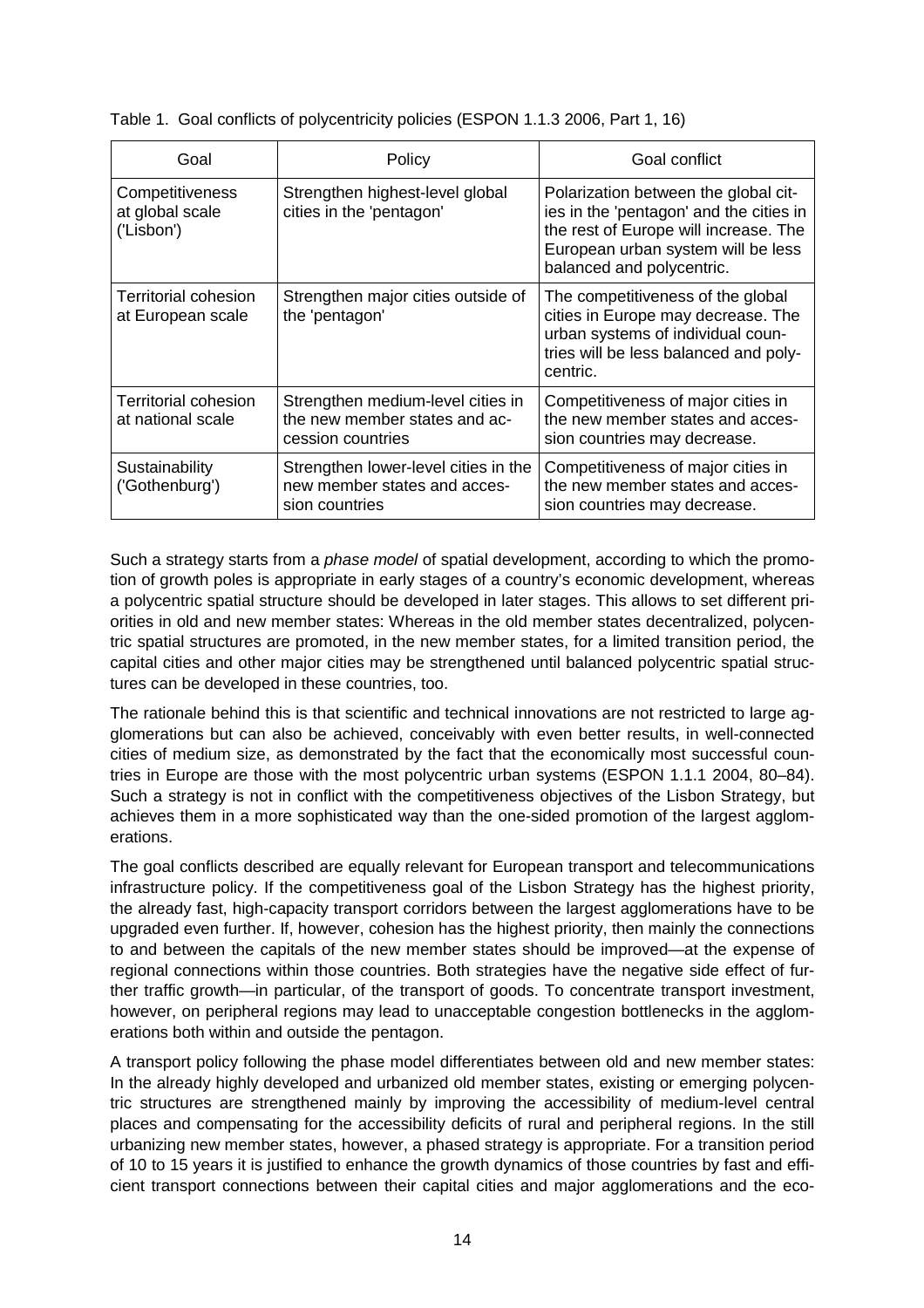nomic centers in western Europe. Thereafter, however, the risk of overdominance of those cities will have to be reduced by shifting investments, first to medium-size cities and later, as in the old member states, to rural and peripheral regions.

Both strategies have to be combined with Europe-wide coordinated measures to control the expected further rise of person travel and goods transport on roads. Those measures internalize the external costs of road transport and promote the use of environment-friendly transport modes and regional economic circuits, thus contributing to the sustainability goal of the EU and preparing Europe for future fuel scarcity and higher fuel prices.

Similarly differentiated principles apply to European telecommunications policy. Here, too, different priorities for old and new member states are appropriate. In the old member states telecommunications infrastructure of the highest standard is now almost universally available. European telecommunications policy can help to overcome deficits only in very low-density peripheral regions. In the new member states, however, the telecommunications infrastructure has to be developed from scratch. Just as in transport policy, it is justified to first help the new member states to provide high-level telecommunications services in their capital cites and major agglomerations and later to improve services in medium-size cities and rural areas.

## **From Research to Policy**

The challenge of all applied research in planning is to proceed "from knowledge to action," to quote from the title of a seminal book by John Friedman (1987). That challenge is also central to ESPON. How does the research on transport and telecommunications live up to the challenge? Have its results found their way into the public domain of policy making?

If one counts publications, to a certain degree the answer is positive. A few examples of publications of ESPON results on transport and telecommunications follow:

- Accessibility maps of ESPON 1.2.1 were published in the Third Cohesion Report (CEC 2004b, 77–79)—although their updates (ESPON 2007), especially prepared for the Fourth Cohesion Report (CEC 2007), were not used.
- Transport network and accessibility maps of ESPON 1.2.1 were published in the Interim Territorial Cohesion Report (CEC 2004a, 52–53, 57–58, 60, 65–66).
- The results of ESPON 1.2.2 on telecommunications were published in the Interim Territorial Cohesion Report (CEC 2004a, 73–76).
- Results of the transport and telecommunications infrastructure scenarios of ESPON 2.1.1 were published in the Interim Territorial Cohesion Report (CEC 2004a, 67–70, 72, 77–81).
- A summary of the ESPON accessibility update (ESPON 2007) was included in the background document for the Territorial Agenda (Territorial State 2007, 29–33).

But beyond these publications, have the ESPON recommendations on transport and telecommunications influenced actual policy making? One way to find out is to look at official EU policy documents. However, the historical precedent under which a small group of researchers at the German Federal Office for Building and Regional Planning (BBR), under the previous German council presidency, succeeded in injecting the paradigm of decentralized concentration of German Raumordnung in the form of balanced polycentric development into the ESDP (CEC 1999) is not likely to be repeated.

The Territorial Agenda remains vague about transport and telecommunications, stating merely that "mobility and accessibility are key prerequisites for economic development in all regions of the EU" and that it is therefore important "to secure integrated and sustainable development of multi-modal transport systems" and "unhampered and socially fair access to information and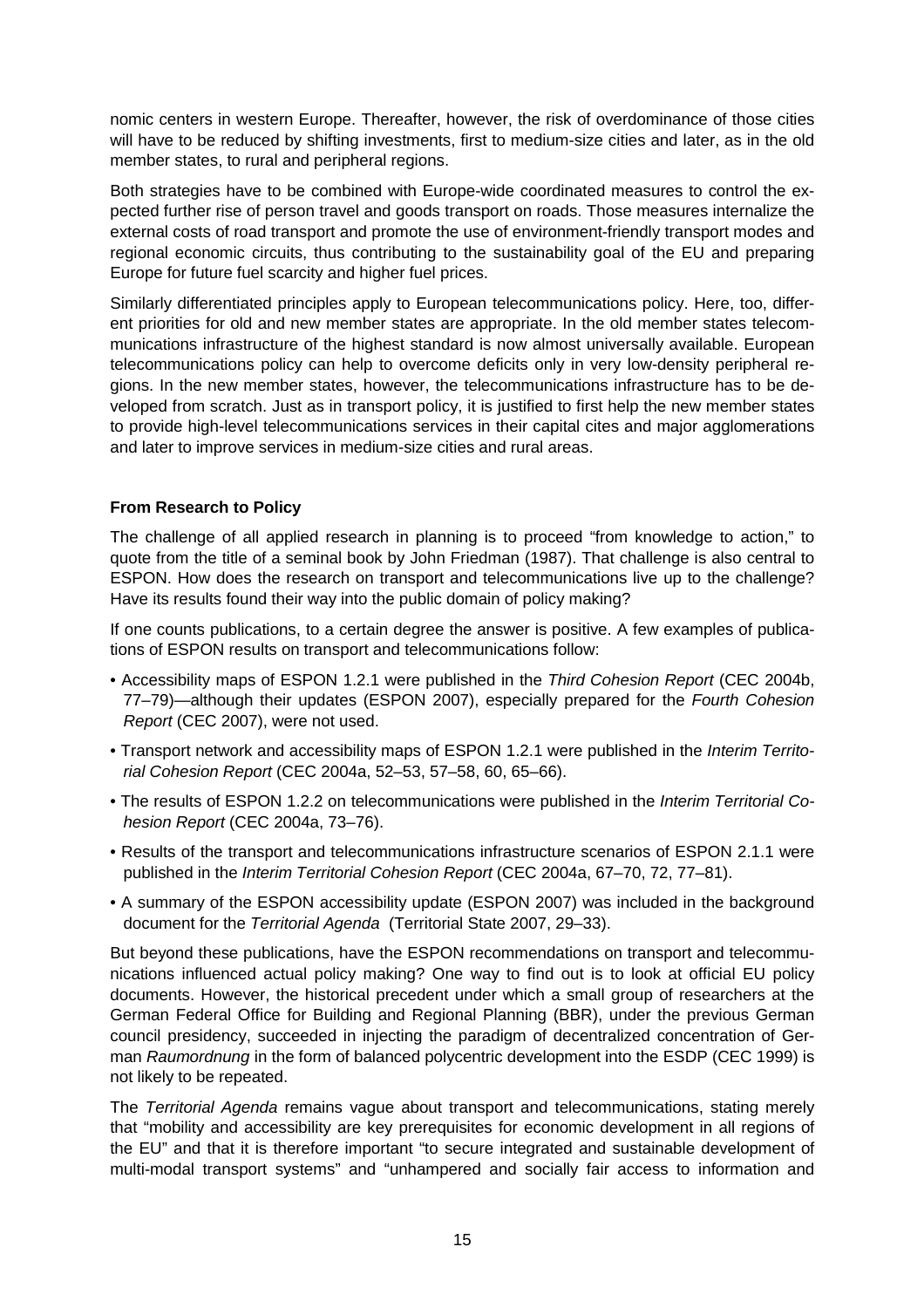communication technologies" (Territorial Agenda 2007, 6). However, the Agenda fails to set priorities for future transport and telecommunications investments in the light of the inherent goal conflicts between competitiveness, territorial cohesion, and sustainability. The background document to the Territorial Agenda (Territorial State 2007, 66–67) adds more detail but is in no way more concrete.

Maybe the ESPON results on transport and telecommunications influenced the awareness and problem perception of policy makers? To answer that question is difficult. To see one's ideas show up in two lines of a Commissioner's speech does not mean much. More important are the opportunities to interact with politicians and Commission experts at ESPON seminars, national ESPON workshops, and other conferences or disseminate research results through publications in books or scientific journals. However, the Commission experts working on spatial policies are exposed to many influences from the European parliament, the Council of Ministers and the Committee of the Regions, member states and regions, and lobbyists and interest groups, and they have to survive in the competition between different directorates and units of the Commission (see Jensen and Richardson 2004). On this contested playing field, one should not overestimate the influence of rational evidence—but one must try to make it as large as possible.

The interaction between researchers and Commission experts is of a dialectic nature. Researchers doing no more than echoing the concepts of the Commission will soon be found boring, but research results that always contradict the ideas of the Commission are not helpful, either. To maximize the impact of research on policy making, a narrow path between opportunism and obstruction has to be found. And there are value issues. In a fast-changing policy framework determined by the challenges of technological development, globalization, climate change, energy scarcity, and aging societies, researchers cannot leave values to their clients; they must take a position between the partisans of cohesion, sustainability, and efficiency in the different directorates of the Commission. This requires a degree of independence and self-respect, but sometimes also a dose of diplomacy.

The discourse between researchers and Commission experts has also a language dimension. Self-respect requires not slavishly adopting every fashion in Euro-Frenglish (e.g., "territorial" for "spatial") or obediently using monster terms such as "equitable and sustainable growth," but insisting on precise language. While researchers must recognize the need of politicians for a terminology vague enough to bridge the gap between contradictory concepts, they themselves are committed to using language that exposes rather than hides conflicts between goals and problem perceptions. Again, this requires prudence to avoid a purist, orthodox attitude. However, the possibility of influencing, in a subversive manner, the terminology in which policies are discussed should not be underestimated.

Another point is the need for mutual respect between researchers and policy experts. Too often policy makers evaluate research results only by whether they can serve as supporting evidence for policy decisions and do not care much about how they are achieved. This is reflected in the traditional organization of ESPON reports in which the "Scientific Summary" is appended to the "Executive Summary," as if it were an unavoidable nuisance. Too often in the past researchers were advised not to be "too scientific." On the other hand, researchers need to understand the situation of the political experts. Of course, the researchers always wish to have more freedom for solid analysis and try to squeeze it out of a project wherever possible, but they, too, have to recognize the legitimate expectation of the political experts to receive timely and problem-relevant results.

Finally, how about the theme of this volume—evidence? Is the recent buzzword of the European planning discourse (Faludi and Waterhout 2006; Davoudi 2006) just another short-lived fashion, or does it indicate a true "return of rationality" (Faludi 1985)? And what does it mean for ESPON? The statement "ESPON is all about data" (ESPON 3.2 2006, vol. 1, 44) reflects a gross misunderstanding. Data are only information—they need to be converted into knowledge by selection,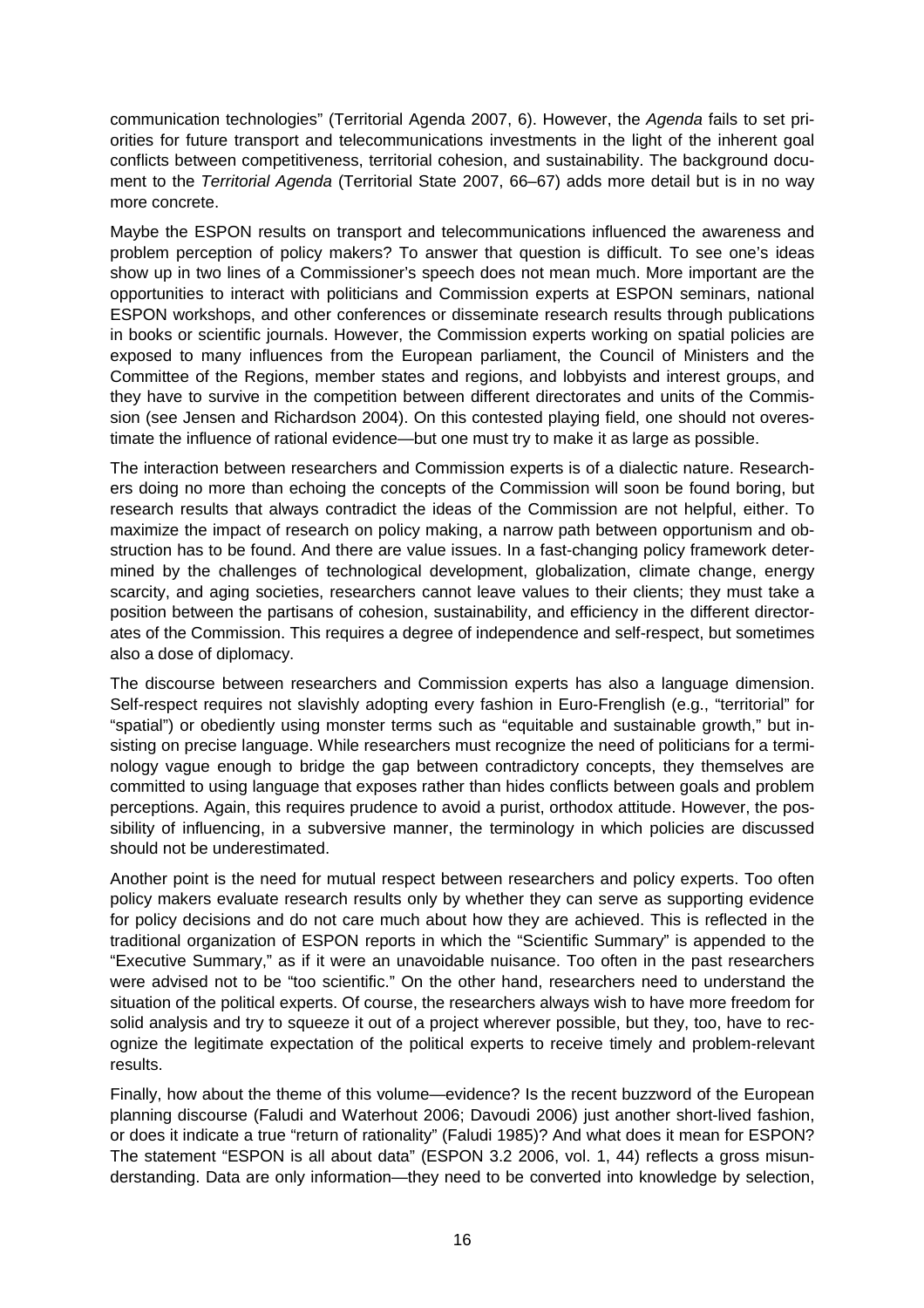transformation, and interpretation (Andersson 1985). The indicators and maps developed in ESPON are a necessary intermediate step in the right direction, but they are not sufficient: They indicate problems but do not provide solutions. The real focus of ESPON should therefore be on future-oriented decision support tools in the form of exploratory models, policy impact models, and policy assessment models.

A review of analytical and forecasting models in ESPON (ESPON 2006, 28–37) has shown that in a relatively short time enormous progress can been made in capturing the complexity of the large European territory in spatial models with high spatial resolution and great sophistication. The models applied have produced policy-relevant information in response to a variety of current policy issues. There is nothing comparable on other continents, not even in North America. A particularly advanced feature of the application of models in ESPON is that in some projects several models were applied to the same policy questions using the same data. The comparison between the results of different models contributed vastly to improving their reliability and credibility.

The review has also shown that in the field of transport and telecommunications the use of models is more advanced than in other research fields of ESPON. ESPON 1.1.1, 1.1.3, 1.2.1, 2.1.1, and 3.2 applied large state-of-the-art computer models, which more often than not were developed over many years in other project environments before their application in ESPON examples are the SASI, CGEurope, and KTEN models. Only in a few cases were complex simulation models, such as the STIMA and MASST models, specifically developed in an ESPON project.

This underlines the point that complex research tools like these require an incubation and maturation period beyond the duration of an individual ESPON project. This has consequences for the relationship between subsequent projects. Reinventing the wheel in each project, as has been the practice in ESPON 2006, is extremely wasteful. That is not to say that duplication of effort is always bad. In particular in the early stages of model development fair competition between alternative approaches stimulates creativeness and innovation. In the long run, however, the best methods and models should be identified by rigorous cross-validation of their results. At the same time, to demand that all models used in an ESPON project be made available after the project for use in other projects would ignore their experimental character at the cutting edge, as well as the fact that they represent an important intellectual property of their authors.

The issue here is how to establish continuity and incremental learning from one project to the next. The project organization of ESPON, conditioned by its funding under the INTERREG program, is not ideally suited for that. The challenges to models in the public domain are enormous. They must be transparent and interactive and help the user to understand the behavior of the system under study. Together with their data they must be continually updated and improved and meet strict quality standards. It is likely that for all that a permanent institutional framework will be required.

## **Conclusions**

Transport and telecommunications stand out among other fields of EU policy making by a number of unique characteristics: They are determined by rapid technological advances. They are intimately associated with economic development and hence the European goal of competitiveness. They have significant implications for two other major European goals, cohesion and sustainability, which tend to be in conflict with competitiveness. And last, but not least, they are policy fields in which the EU, through cofinancing under the Structural and Cohesion Funds, has above average competence and influence.

In this situation, scientific evidence, in the broadest sense of future-oriented decision support, can make a significant contribution to rational policy making serving multiple objectives. Fortunately, transport and telecommunications are also among the most advanced fields in spatial science in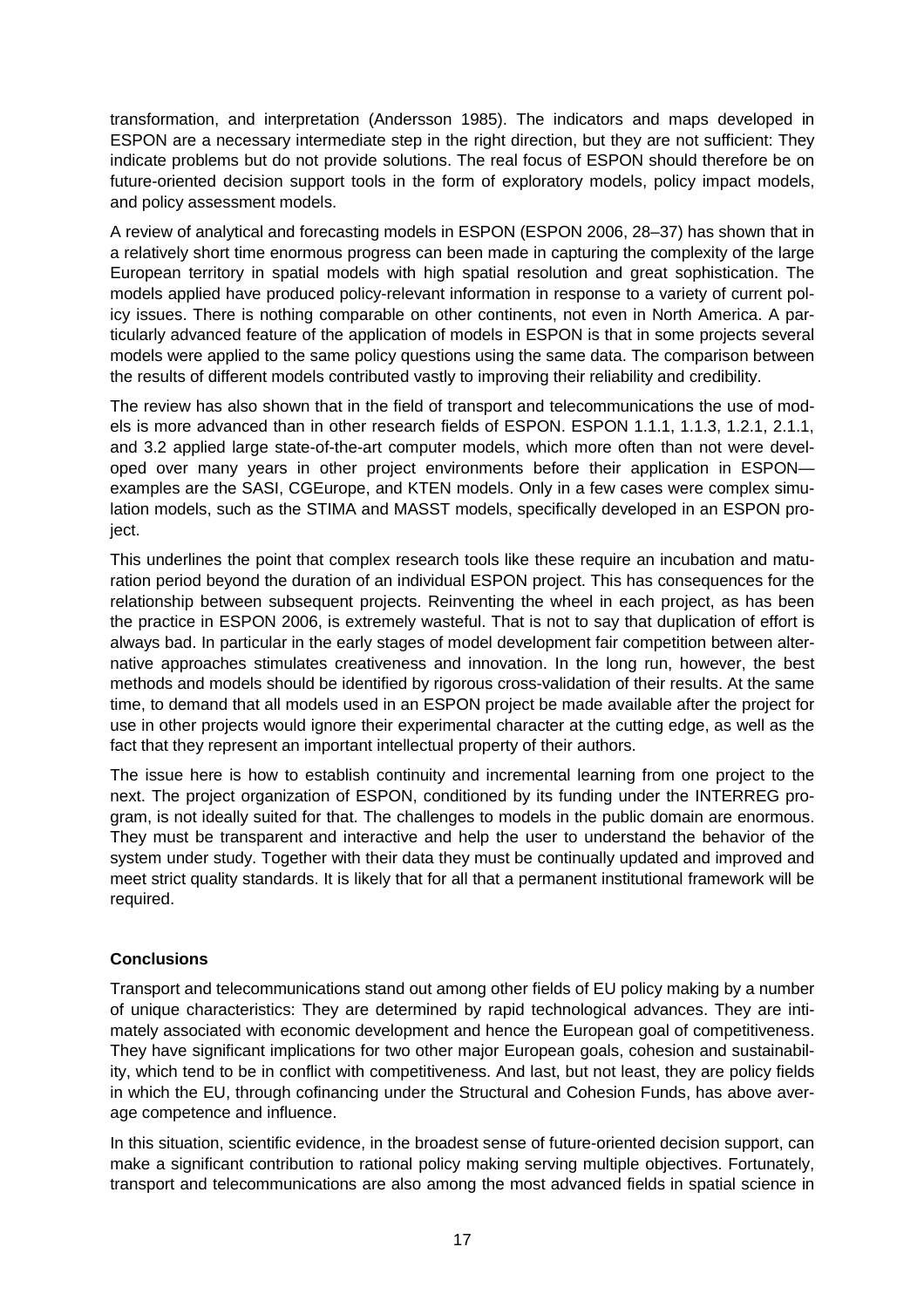which sophisticated methods and models for forecasting and assessing the impacts of policy options exist. This speaks in favor of strengthening the role of models in ESPON 2013. However, that would require new ways of establishing continuity and incremental progress from one project to the other, which presently do not exist.

#### **References**

Andersson, A. E. 1985. Creativity and regional development. Papers of the Regional Science Association 56: 5–20.

CEC (Commission of the European Communities). 1994. Europe 2000+: Co-operation for European territorial development. Luxembourg: Office for Official Publications of the European Communities.

———. 1999. European Spatial Development Perspective: Towards balanced and sustainable development of the territory of the European Union. Luxembourg: Office for Official Publications of the European Communities. http://ec.europa.eu/regional\_policy/sources/docoffic/official/ reports/pdf/sum\_en.pdf.

———. 2001. White paper—European transport policy for 2010: Time to decide. Luxembourg: Office for Official Publications of the European Communities. http://ec.europa.eu/transport/white\_ paper/index\_en.htm.

–. 2002. Energy: Let us overcome our dependence. Luxembourg: Office for Official Publications of the European Communities. http://ec.europa.eu/energy/efficiency/doc/2005\_06\_green paper\_book\_en.pdf.

———. 2004a. Interim territorial cohesion report (Preliminary results of ESPON and EU Commission studies). Luxembourg: Office for Official Publications of the European Communities. http://ec.europa.eu/regional\_policy/sources/docoffic/official/reports/coheter/coheter\_en.pdf.

———. 2004b. A new partnership for cohesion: Convergence, competitiveness, cooperation. Third Report on Economic and Social Cohesion. Luxembourg: Office for Official Publications of the European Communities. http://ec.europa.eu/regional\_policy/sources/docoffic/official/reports/ cohesion3/cohesion3\_en.htm.

- 2007. Growing regions, growing Europe. Fourth Report on Economic and Social Cohesion. Luxembourg: Office for Official Publications of the European Communities. http://ec.europa.eu/regional\_policy/sources/docoffic/official/reports/cohesion4/pdf/4cr\_en.pdf.

Davoudi, S. 2006. Evidence-based planning: Rhetoric and reality. In Evidence-based planning, A. Faludi, ed. Special issue, disP 165, 42(2): 14–24.

ESPON. 2006. Applied territorial research: Building a scientific platform for competitiveness and cohesion (ESPON Scientific Report II, Autumn 2006). Luxembourg: ESPON Coordination Unit. http://www.espon.eu/mmp/online/website/content/publications/98/1232/index\_EN.html.

———. 2007. Update of selected potential accessibility indicators (Final report). Dortmund: Spiekermann & Wegener. http://www.espon.eu/mmp/online/website/content/projects/947/1297/ index\_EN.html.

ESPON 1.1.1. 2004. Potentials for polycentric development in Europe (Final report). Stockholm: Nordic Centre for Spatial Development. http://www.espon.eu/mmp/online/website/content/projects/259/648/file\_1174/fr-1.1.1\_revised-full.pdf.

ESPON 1.1.3. 2006. Enlargement of the European Union and the wider European perspective as regards its polycentric spatial structure (Final report). Stockholm: Royal Institute of Technology. http://www.espon.eu/mmp/online/website/content/projects/259/650/file\_1190/full\_revised\_version \_113.pdf.